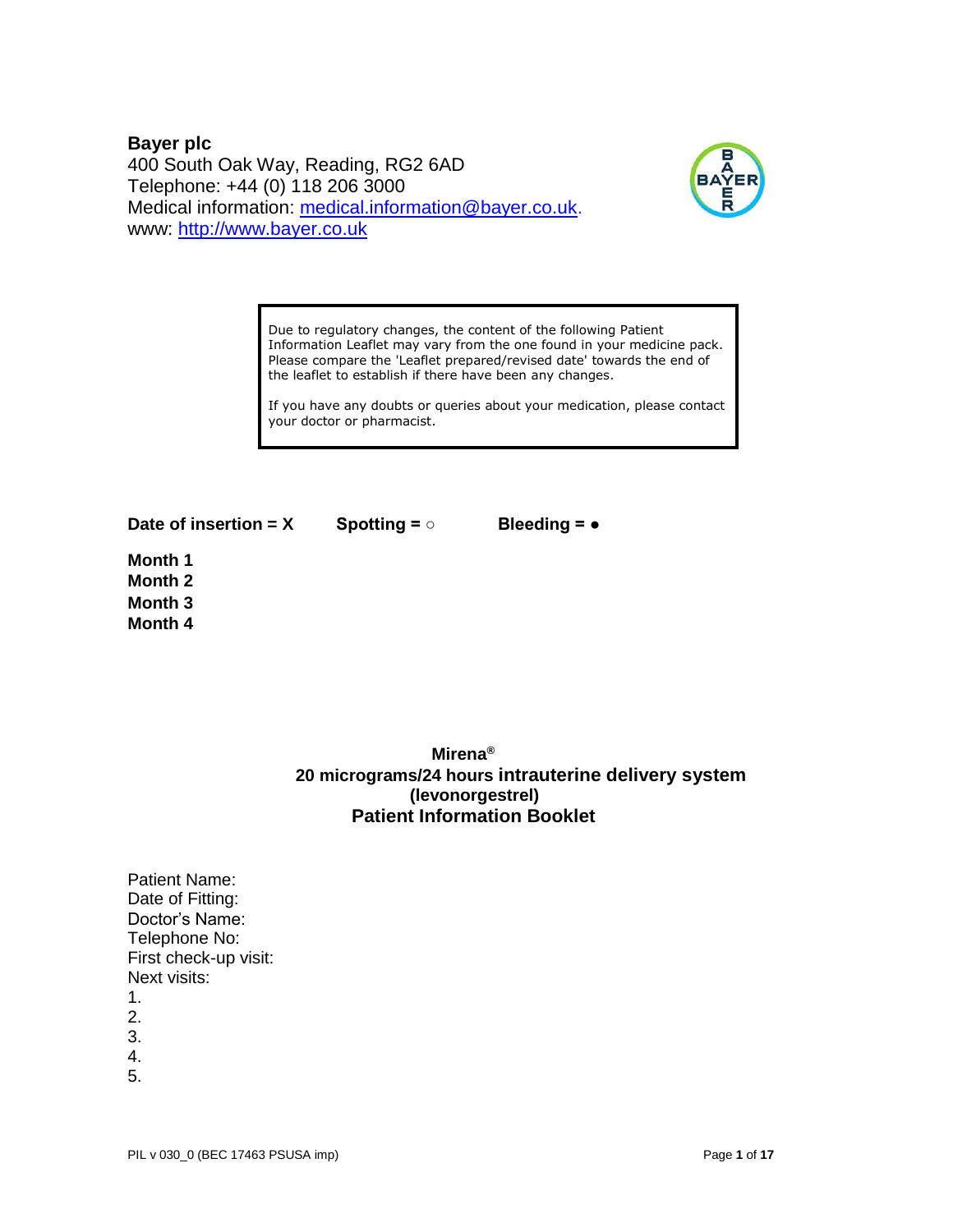### **About this booklet**

Please read this booklet carefully before you decide to have Mirena fitted.

It provides you with some useful information about Mirena. The information in this booklet applies only to Mirena. If you have any questions or are not sure about anything, please ask your doctor or nurse.

#### **In this booklet:**

- **1. What Mirena is and what it is used for** *page number*
- **2. What you need to know before you use Mirena** *page number*
- **3. How and when Mirena is used** *page number*
- **4. Possible side effects** *page number*
- **5. Further information** *page number*

### **1. What Mirena is and what it is used for**

Mirena is an intrauterine system (IUS) placed inside the womb (uterus) where it slowly releases the hormone levonorgestrel. It can be used in the following three ways:

- 1. As an effective long-term and reversible method of **contraception**.
- 2. For reducing menstrual blood flow, if you suffer from heavy periods (**heavy menstrual bleeding**).

It can be used for contraception and heavy menstrual bleeding until it is removed or up to a maximum of 5 years.

3. If you are going through the menopause Mirena can be used in conjunction with an oestrogen as part of a **hormone replacement therapy (HRT) regimen** to protect the lining of your womb.

Not so much is known about how well Mirena protects the lining of the womb beyond 4 years of use in women who are taking oestrogen to treat menopausal symptoms. Therefore, if you are using it in this way, your doctor or nurse will remove your Mirena after 4 years. Your doctor will be able to advise you further.

#### *Children and adolescents*

Mirena is not indicated for use before the first menstrual bleeding (menarche).

#### **How does Mirena work**?

#### As a **contraceptive**:

The hormone in Mirena prevents pregnancy by:

- controlling the monthly development of the womb lining so that it is not thick enough for you to become pregnant
- making the mucus in the opening to the womb (the cervical canal) thicker, so that the sperm cannot get through to fertilise the egg
- preventing the release of eggs (ovulation) in some women.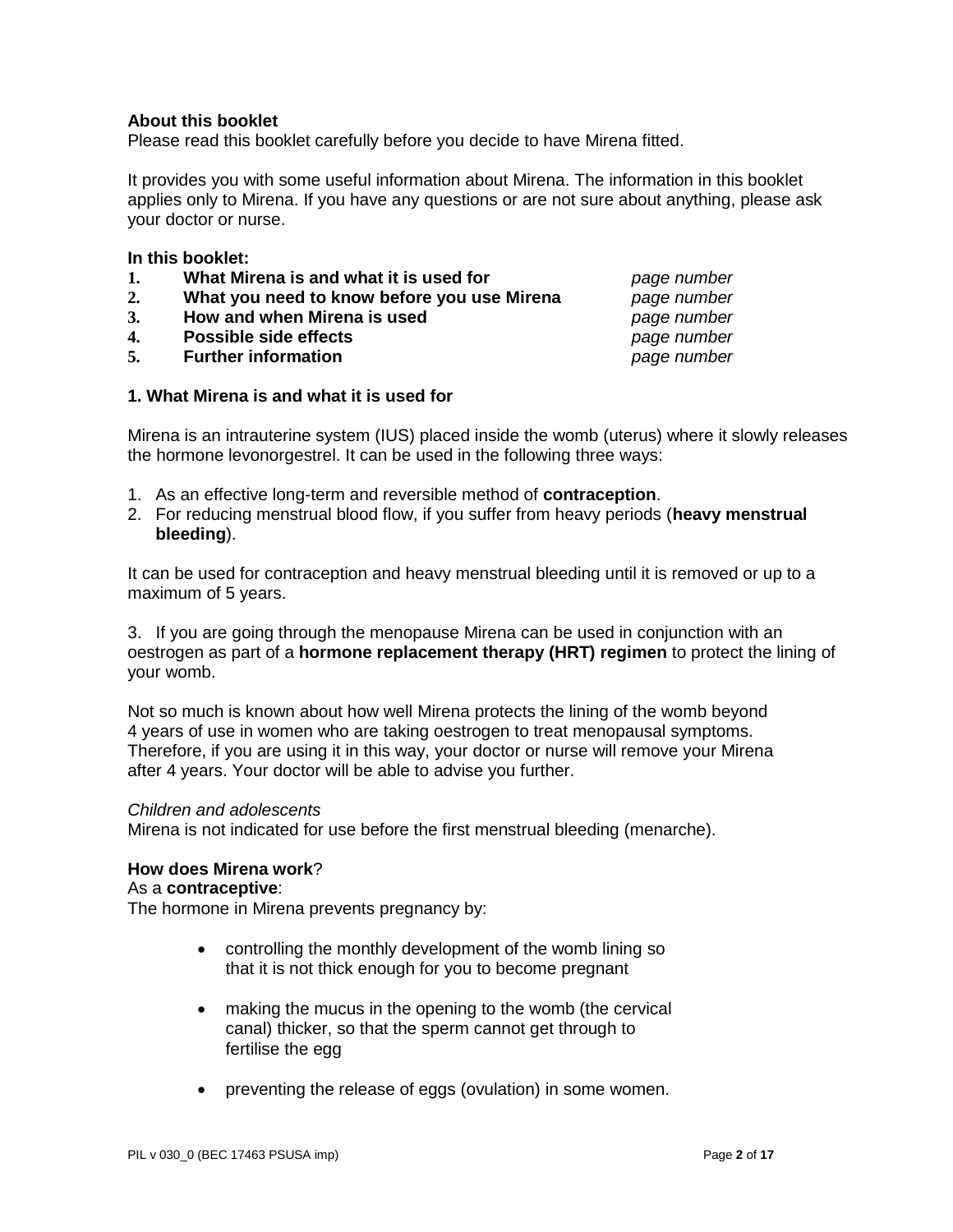There are also some effects on the lining of the womb caused by the presence of the Tshaped frame of the Mirena device.

### In the treatment of **heavy menstrual bleeding**:

The hormone in Mirena reduces menstrual bleeding by controlling the monthly development of the womb lining, making it thinner, so that there is less bleeding every month.

### As part of an **HRT regimen**:

The menopause is a gradual process which usually takes place between the ages of about 45 and 55. Although the menopause is natural, it often causes distressing symptoms such as hot flushes and night sweats. These symptoms are due to the gradual loss of the female sex hormones (oestrogen and progestogen) produced by the ovaries.

Oestrogens can be used to relieve the menopausal symptoms. However, taking oestrogens alone increases the risk of abnormal growth or cancer of the lining of the womb. Taking a progestogen, such as the hormone in Mirena (levonorgestrel), as part of an HRT regimen lowers this risk by protecting the lining of the womb.

### **2. What you need to know before you use Mirena**

Your doctor or nurse will carry out some tests before you have Mirena fitted to make sure that it is suitable for you to use. This will include a pelvic examination so that pregnancy and sexually transmitted diseases can be excluded and may also include other examinations such as a breast examination, if your doctor or nurse feels this is appropriate.

Genital infections will need to be successfully treated before you can have Mirena fitted.

If Mirena is to be fitted for HRT use your doctor will firstly carry out an assessment of your symptoms to ensure that treatment is only initiated for symptoms that adversely affect your quality of life. Such an assessment should be repeated by your doctor at least annually. You should also consult the Patient Information Leaflet of the oestrogen product that is to be used in conjunction with Mirena before starting your HRT regimen as there are some important risk factors associated with HRT that you should consider, such as the risk of endometrial cancer, breast cancer and blood clots. You may feel pain or have some bleeding during insertion.

If you have epilepsy, tell the doctor or nurse fitting the Mirena because, although rare, a fit can occur during insertion. Some women might feel faint after the procedure. This is normal and your doctor or nurse will tell you to rest for a while.

After insertion of Mirena you may receive a patient reminder card from your doctor for follow-up examinations. Bring this with you to every scheduled appointment.

**Do not use** Mirena and please tell your doctor or nurse if you:

- are pregnant or suspect that you may be pregnant
- have or have had any type of cancer or suspected cancer including blood cancer (leukaemia) unless in remission, uterine, cervical and breast cancer
- currently have or have had recurrent pelvic inflammatory disease
- have or have had inflammation of the neck of the womb (cervix)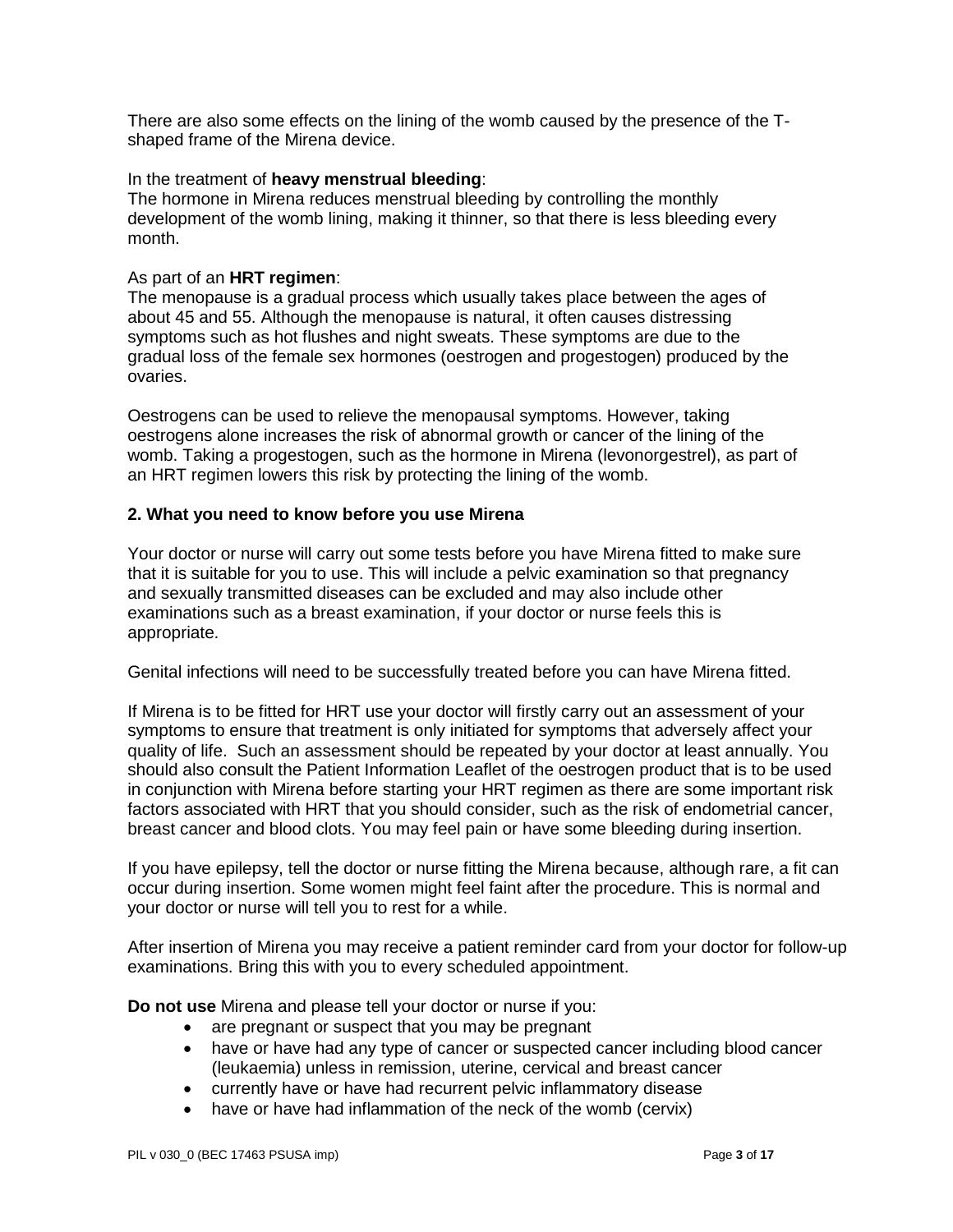- have an unusual or unpleasant vaginal discharge, or vaginal itching as this may indicate an infection
- have or have had inflammation of the lining of your womb following delivery of your baby
- have or have had an infection of the womb after delivery or after abortion during the past 3 months
- have any condition which makes you susceptible to infections. A doctor will have told you if you have this
- have or have had an abnormal smear test (changes in the cervix)
- have undiagnosed vaginal bleeding
- have an abnormal womb or abnormal growths in the womb (fibroids) which distort the uterine cavity
- have or have had liver problems
- have or have had trophoblastic disease. A doctor will have told you if you have this
- are sensitive to the hormone levonorgestrel or to any of the ingredients in Mirena (see section 5 'What Mirena contains').

Mirena must not be used as part of an HRT regimen if you have had a stroke, heart attack or any heart problems.

### **Warnings and precautions: Mirena may not be suitable for all women.**

Consult your doctor or nurse if you:

- have or develop migraine with visual disturbances, unusually bad headaches or if you have headaches more often than before
- have yellowing of the skin or whites of the eyes (jaundice)
- have high blood pressure
- have had a cancer affecting your blood (including leukaemia) which is now in remission
- are on long-term steroid therapy
- have ever had a previous ectopic pregnancy (pregnancy outside the womb)
- have a history of fluid filled sacks in the ovary (ovarian cysts)
- are having Mirena fitted for contraception or heavy menstrual bleeding and have had a stroke or heart attack, or if you have any heart problems
- disease of your arteries (arterial disease)
- have a history of blood clots (thrombosis)
- are diabetic, as Mirena may affect glucose tolerance.

You may still be able to use Mirena if you have or have had some of these conditions. Your doctor or nurse will advise you.

You must also tell your doctor or nurse if any of these conditions occur for the first time while you have Mirena in place.

### Psychiatric disorders

Some women using hormonal contraceptives including Mirena have reported depression or depressed mood. Depression can be serious and may sometimes lead to suicidal thoughts. If you experience mood changes and depressive symptoms contact your doctor for further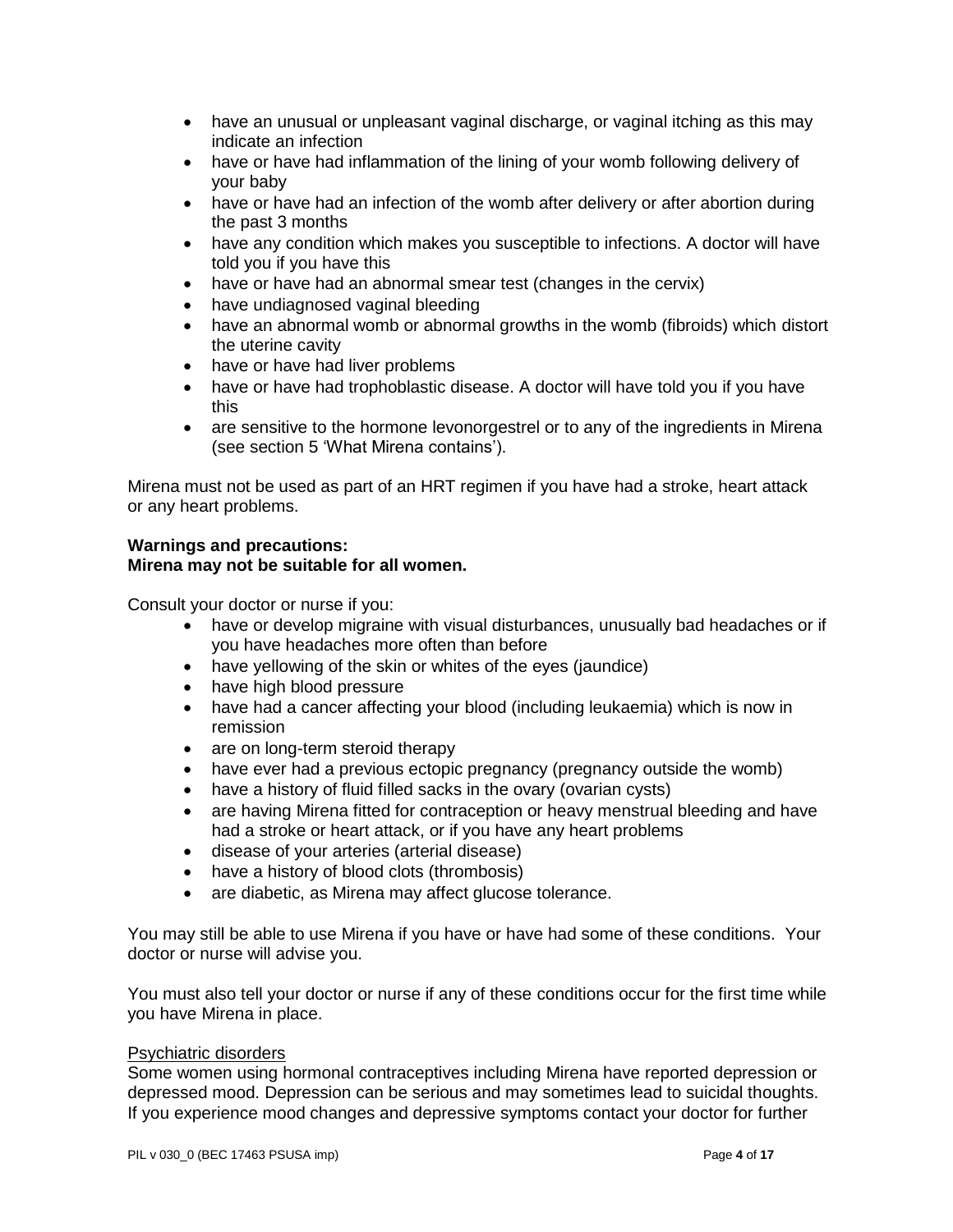medical advice as soon as possible.

You must **see a doctor or nurse as soon as possible if you develop painful swelling in your leg, sudden chest pain or difficulty breathing** as these may be a sign of a blood clot. It is important that any blood clots are treated promptly.

You must also **see a doctor without delay if you develop persistent lower abdominal pain, fever, pain during sexual intercourse or abnormal bleeding**. If you get severe pain or fever shortly after Mirena has been inserted, you may have a severe infection which **must** be treated immediately.

It is advisable to give up smoking when using hormone containing products such as Mirena.

Use of sanitary pads is recommended. If tampons or menstrual cups are used, you should change them with care so as not to pull the threads of Mirena.

### **Can I change my mind?**

Your doctor or nurse can remove Mirena at any time. Unless you wish to get pregnant the removal should be carried out during the first 7 days of your period. Otherwise it is important to use another form of contraception (e.g. condoms) in the 7 days leading up to the removal as intercourse during this week could lead to pregnancy after Mirena is removed.

If you do wish Mirena to be removed so that you can get pregnant your usual level of fertility is expected to return after it is removed. Studies have suggested that in women who discontinue Mirena (in order to become pregnant) the pregnancy rate at one year is similar to those who do not use contraception.

### **Taking other medicines**

The effect of hormonal contraceptives such as Mirena may be reduced by medicines that increase the amounts of enzymes made by the liver. Please tell your doctor or nurse if you are taking any:

- $\triangleright$  medicines used to treat epilepsy
- ➢ antifungal medicines (e.g. griseofulvin, fluconazole, itraconazole, ketoconazole, voriconazole)
- ➢ certain antibiotics (rifampicin & macrolides (e.g. clarithromycin, erythromycin))
- $\triangleright$  medicines used to treat HIV and Hepatitis C Virus infections (so-called protease inhibitors and non-nucleoside reverse transcriptase inhibitors)
- $\triangleright$  certain sedatives (called barbiturates)
- ➢ medicines used to treat chest pain (angina) and/or high blood pressure
- ➢ products containing St John's Wort (a herbal remedy).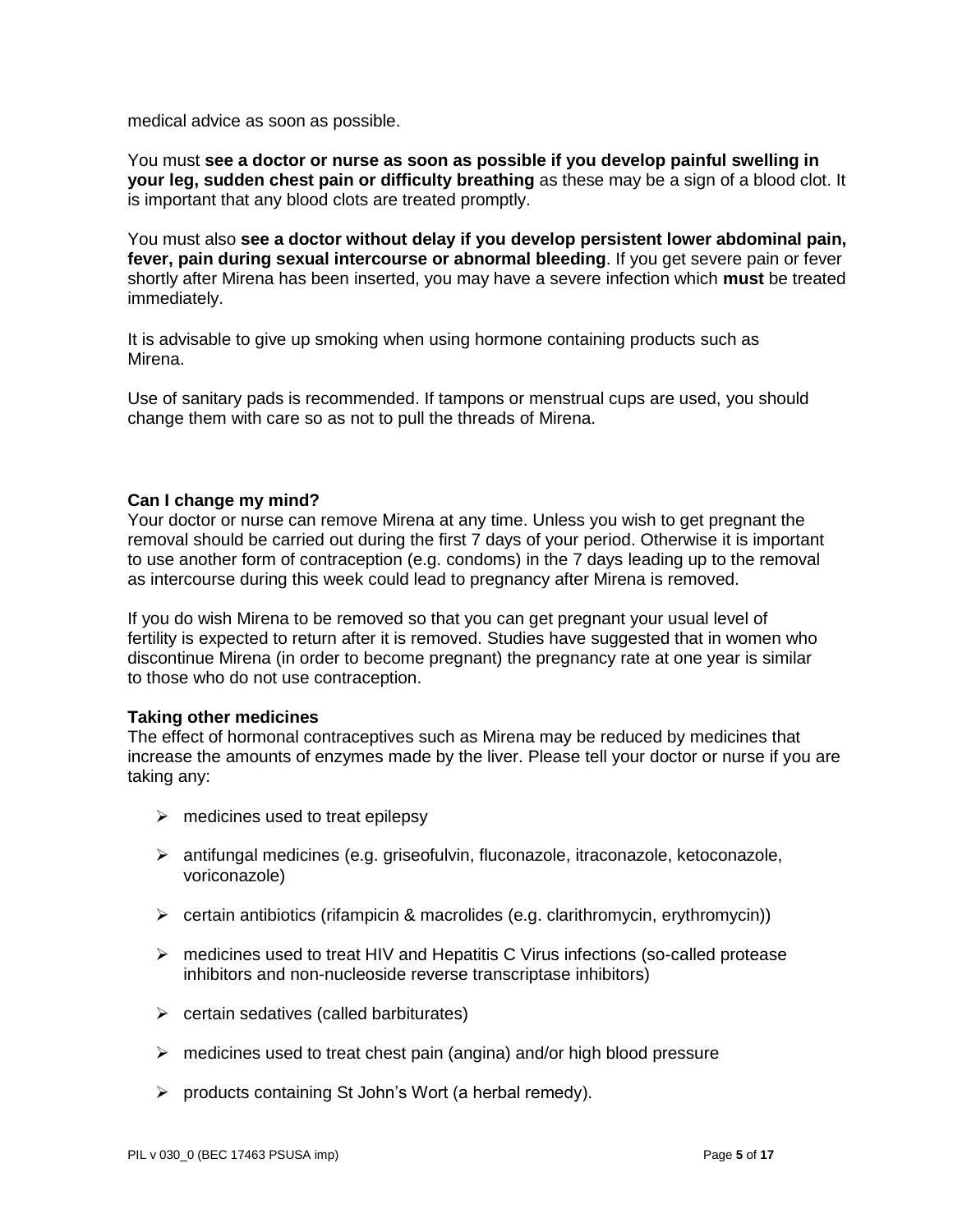Please tell your doctor or nurse if you are taking or have recently taken any other medicines, including medicines obtained without prescription.

### **Pregnancy and breastfeeding**

**Mirena should not be used during pregnancy or if you think you are pregnant.** 

It is very rare for women to become pregnant with Mirena in place.

Missing a period may not mean that you are pregnant as some women may not have periods at all while using Mirena. However, in order to exclude the possibility of pregnancy, you should consider a pregnancy test if you have not had a period for 6 weeks. If this test is negative there is no need to carry out another test, unless you have other signs of pregnancy, e.g. sickness, tiredness or breast tenderness.

If you do become pregnant with Mirena in place, please contact your doctor as soon as possible so that ectopic pregnancy can be excluded and Mirena removed to reduce the risk of spontaneous abortion.

Very small amounts of the hormone in Mirena are found in breast milk but the levels are lower than with any other hormonal contraceptive method. Please ask your doctor or nurse for advice before breastfeeding.

### **3. How and when Mirena is used**

Only a doctor or specially trained nurse can fit Mirena. They will explain the fitting procedure and any risks associated with its usage. You will then be examined by your doctor or nurse before Mirena is fitted. If you have any concerns over its usage you should discuss it with them.

When Mirena is fitted for **contraception** or **heavy menstrual bleeding:** Mirena should be inserted either during your period or within seven days from the beginning of your period. If you already have Mirena and it is time to replace it with a new one, you do not need to wait until your period. If you have just had a baby, you should wait at least 6 weeks before having Mirena fitted (see section 4 "Possible side effects – Severe pain and continued bleeding"). Mirena can sometimes be fitted immediately after you have had an abortion, provided that you have no genital infections.

When Mirena is fitted for **HRT use:** If you no longer have periods then Mirena can be inserted at any time. If you still have periods, Mirena should be inserted during the last days of bleeding. Remind your healthcare provider that you have Mirena inserted, especially if they were not the person who inserted it.

### **How quickly does Mirena work?**

### **Contraception:**

You are protected from pregnancy as soon as Mirena is fitted. The possibility of becoming pregnant is approximately 2 in 1,000 in the first year. The failure rate may increase in case of the Mirena coming out by itself (see page XX ) or perforation (see page XX 'Side Effects').

### **Heavy menstrual bleeding:**

Mirena usually results in lighter periods after 3 to 6 months of treatment.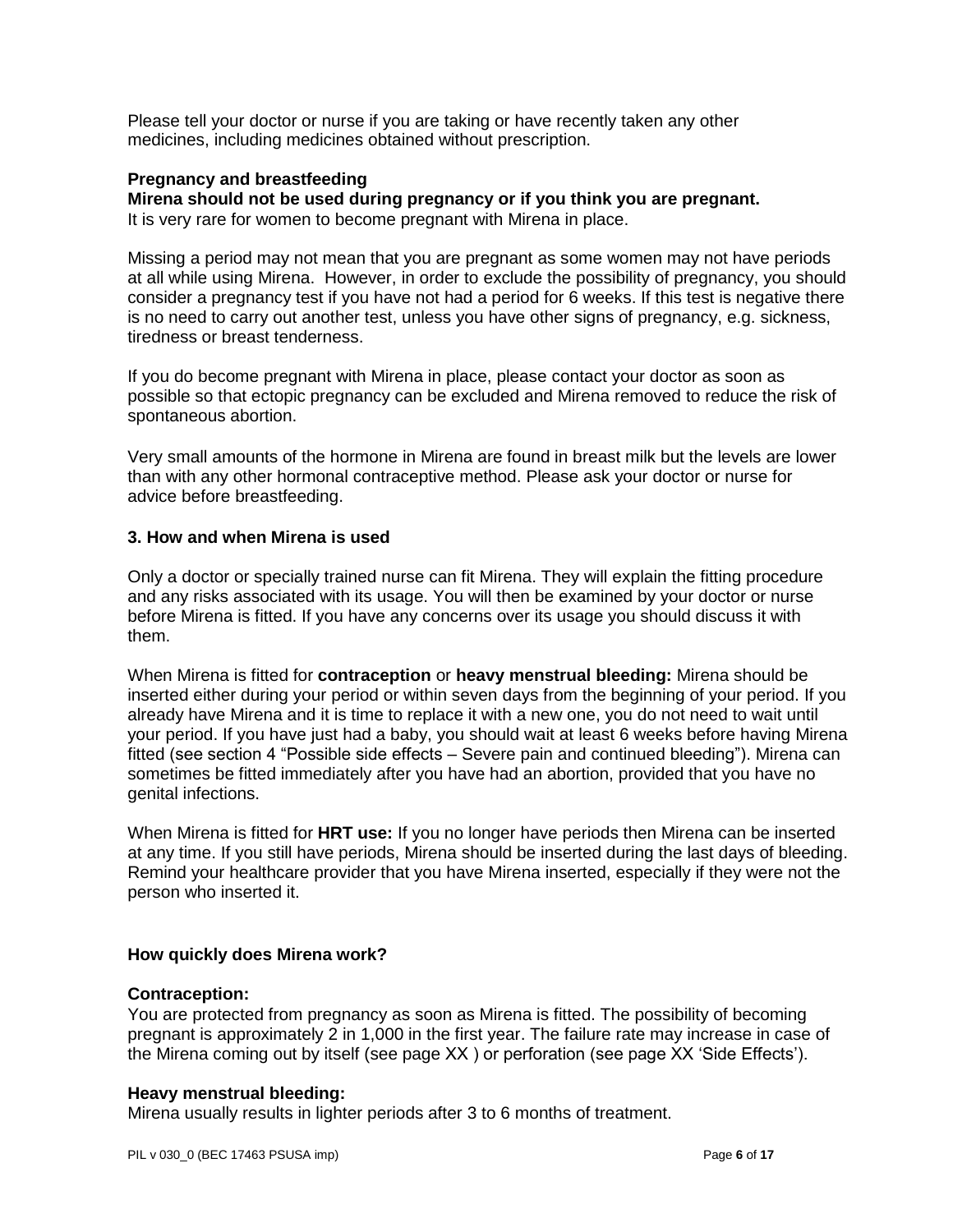### **HRT use:**

The hormone in Mirena will begin to protect the lining of your womb as soon as it is fitted.

### **How often should I have Mirena checked?**

You should have it checked 6 weeks after it is fitted. Your doctor may determine how often and what kind of check-ups are required in your particular case. If you received a patient reminder card from your doctor bring this with you to every scheduled appointment.

### **How can I tell whether Mirena is in place?**

Gently put a finger into your vagina and feel for the two thin threads attached to the lower end of Mirena. Your doctor or nurse will show you how to do this.

**Do not pull** the threads because you may accidentally pull it out. If you cannot feel the threads, contact your doctor or nurse as soon as possible and in the meantime avoid intercourse or use a barrier contraceptive (such as condoms). The threads may have simply drawn up into the womb or cervical canal. If the threads still cannot be found by your doctor or nurse, they may have broken off, or Mirena may have come out by itself, or in rare cases it may have perforated the wall of your womb (uterine perforation, see section 4). It may be necessary for you to have an ultrasound scan or x-ray to locate Mirena.

Contact your doctor or nurse if you can feel the lower end of Mirena itself or you or your partner feel pain or discomfort during sexual intercourse.

### **What happens if Mirena comes out by itself?**

If it comes out either completely or partially you may not be protected against pregnancy.

It is rare but possible for this to happen without you noticing during your menstrual period. An unusual increase in the amount of bleeding during your period might be a sign that this has happened. Tell your doctor or nurse if there are any unexpected changes in your bleeding pattern.

### **How will Mirena affect my periods?**

Mirena will affect your menstrual cycle.

### For **all uses** of Mirena:

You may have lighter periods or painful periods or some spotting (light bleeding in between periods) and irregular bleeding during the first few months after Mirena is fitted.

You may have prolonged or heavy bleeding or an increase in the frequency of bleeding, usually in the first 2 to 3 months, before a reduction in blood loss is achieved. Overall you are likely to have fewer days bleeding in each month and you might eventually have no periods at all. This is due to the effect of the hormone (levonorgestrel) on the lining of the womb.

If you have had Mirena fitted for **heavy menstrual bleeding:**

You should have lighter periods after 3 to 6 months. If you do not have lighter periods after 3 to 6 months, alternative treatments should be considered.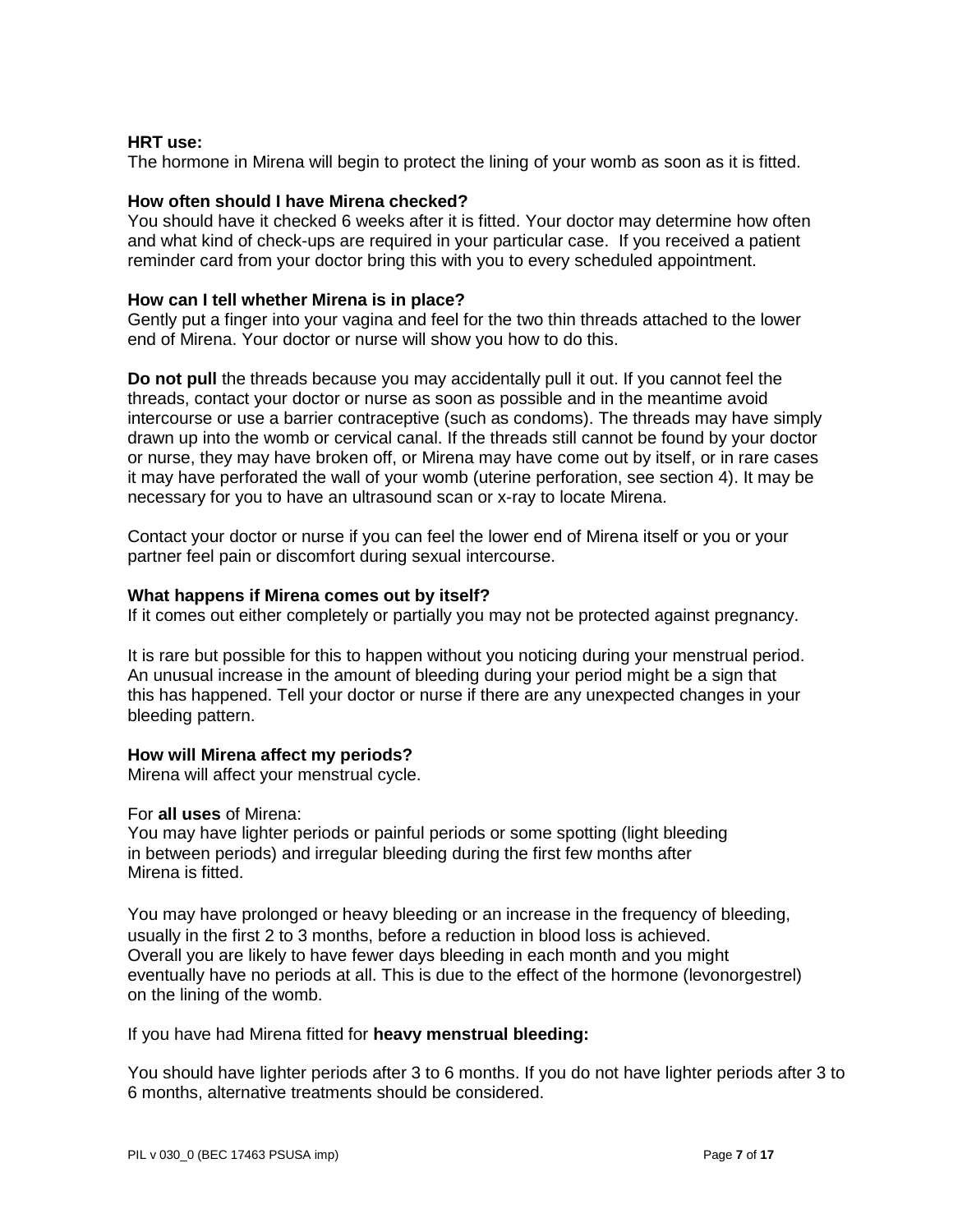If you have had Mirena fitted **for HRT use**:

If you have had Mirena fitted for quite a long time and then start to have bleeding problems, **it is important that you contact your doctor** so that tests can be carried out to exclude changes to your womb.

There is a calendar on the last page of this patient information booklet. Your doctor or nurse may ask you to fill this in to check your pattern of bleeding. If you are asked to do so, mark the date of insertion with an "X" in the appropriate date square. Mark days of spotting with "o" and bleeding with "•".

### **4. Possible side effects**

Taking any medicine carries some risk of side effects. With Mirena these are most common during the first months after it is fitted and decrease as time goes on.

### **If you experience any of the following serious side effects please contact your doctor or nurse immediately:**

- **Severe pain or fever developing shortly after insertion** may mean that you have a severe infection which **must** be treated immediately. In rare cases very severe infection (sepsis) can occur.
- **Severe pain and continued bleeding** as this might be a sign of damage or tear in the wall of the womb (perforation). Perforation is uncommon, but occurs most often during placement, although it may not be detected until sometime later. A Mirena which has become lodged outside the cavity of the womb is not effective in preventing pregnancy and must be removed as soon as possible. You may need to have surgery to have Mirena removed. The risk of perforation is increased in breastfeeding women and in women who had a delivery up to 36 weeks before insertion, and may be increased in women with the uterus fixed and leaning backwards (fixed retroverted uterus). If you suspect you may have experienced a perforation, seek prompt advice from a healthcare provider and remind them that you have Mirena inserted, especially if they were not the person who inserted it.

Possible signs and symptoms of perforation may include:

- severe pain (like menstrual cramps) or more pain than expected
- heavy bleeding (after insertion)
- pain or bleeding which continues for more than a few weeks
- sudden changes in your periods
- pain during sex
- you can no longer feel the Mirena threads (see section 3 "How and when Mirena is used - How can I tell whether Mirena is in place?").
- **Lower abdominal pain especially if you also have a fever or have missed a period or have unexpected bleeding**, as this might be a sign of ectopic pregnancy. The absolute risk of ectopic pregnancy in Mirena users is low. However, when a woman becomes pregnant with Mirena in place, the relative likelihood of ectopic pregnancy is increased.
- **Lower abdominal pain or experience painful or difficult sex** as this might be a sign of ovarian cysts or pelvic inflammatory disease. This is important as pelvic infections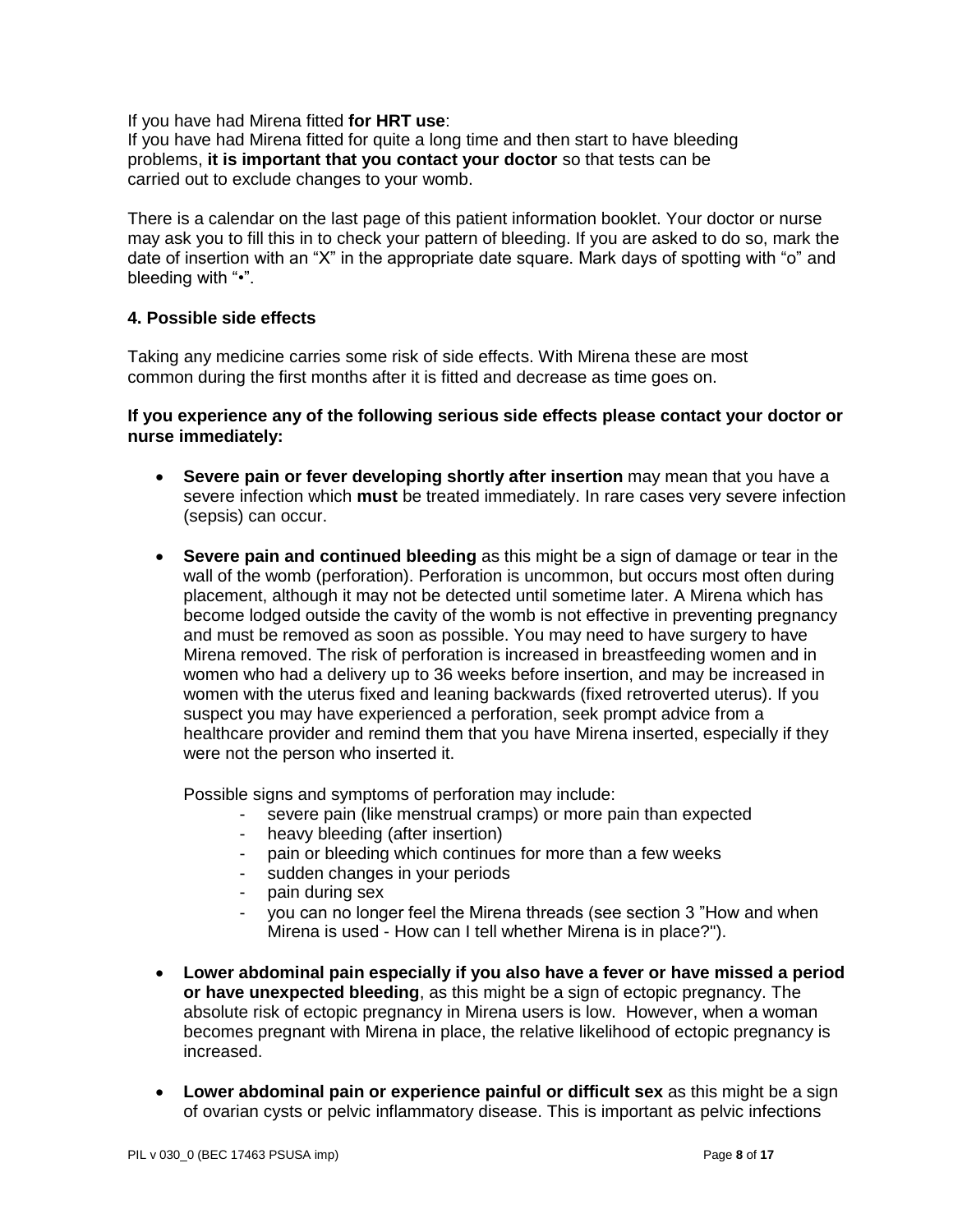can reduce your chances of having a baby and can increase the risk of ectopic pregnancy.

### **Very Common (more than 1 in 10 women)**

- vaginal bleeding including spotting
- absent, light or infrequent menstrual periods

### **Common (less than 1 in 10 women***)*

- ovarian cysts
- painful periods
- weight gain
- depression, nervousness
- headache
- migraine
- dizziness
- abdominal, pelvic or back pain
- nausea
- acne
- increased growth of hair on the face and body
- reduced sex drive
- increased vaginal discharge
- inflammation of the vulva and vagina
- tender, painful breasts
- Mirena coming out by itself

### **Uncommon (less than 1 in 100 women)**

- uterine perforation (see 'serious side effects' above)
- genital infections that may cause: vaginal itching; pain on passing urine; or lower abdominal pain from inflammation of the womb, ovaries or Fallopian tubes
- infection or inflammation of the lining of the womb, which may cause a foul smelling vaginal discharge (endometritis)
- inflammation of the neck of the womb (cervicitis)
- swelling of your abdomen, legs or ankles
- hair loss
- itchy skin including eczema
- skin discolouration/increased skin pigment especially on the face (chloasma)

### **Rare (less than 1 in 1000 women)**

• rashes

### **Unknown frequency**

- allergic reaction (symptoms may include rash, itching or rapid swelling of the face, mouth, tongue and/or throat)
- increased blood pressure

Your partner may feel the removal threads during intercourse.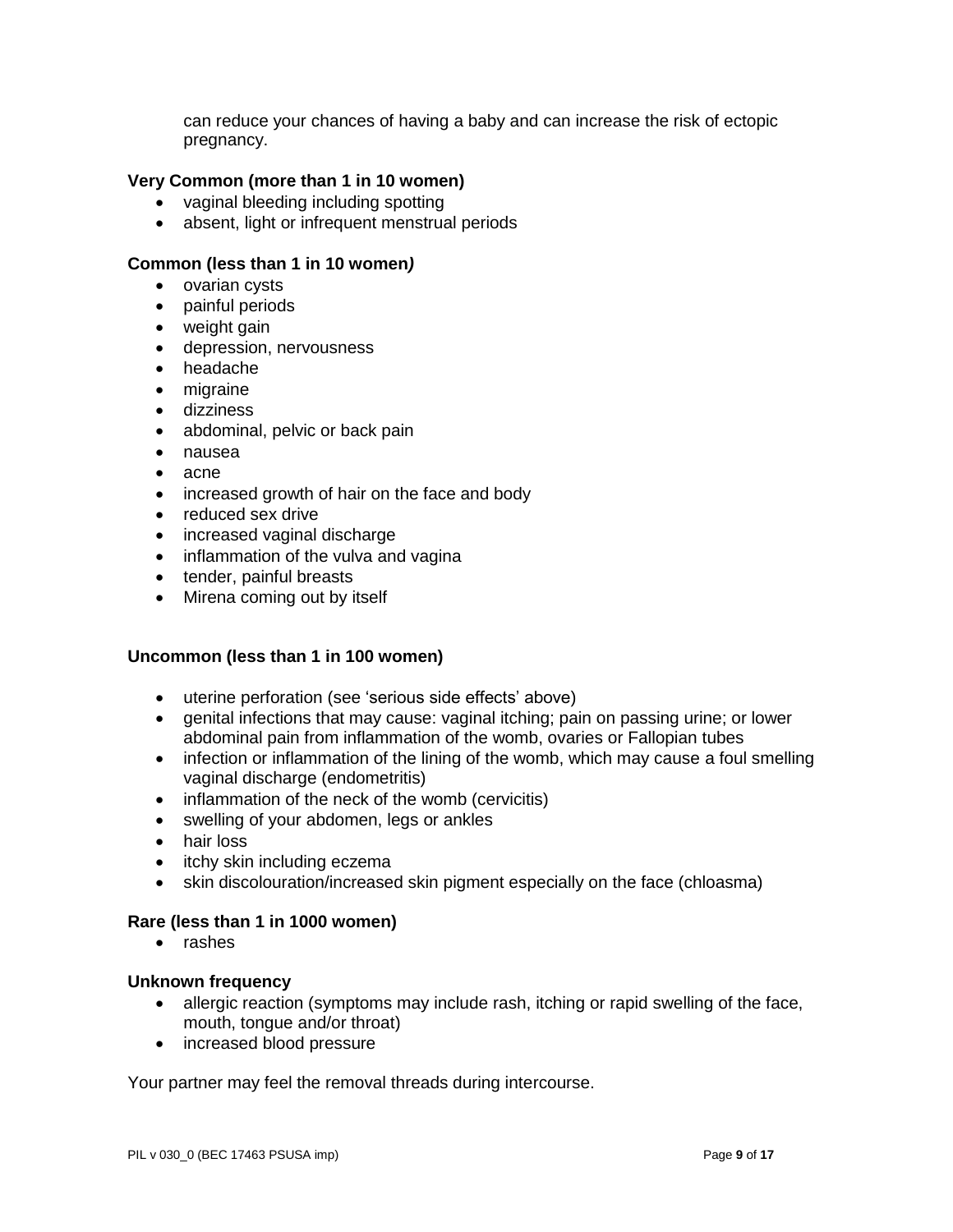Every woman is at risk of breast cancer, but it is rare in women under the age of 40. Breast cancer has been reported in Mirena users, although the risk and frequency are unknown.

In pre-menopausal women, the frequency of developing breast cancer whilst using Mirena is possibly similar to that associated with using Combined Oral Contraceptives, but the evidence for this is less conclusive.

In post-menopausal women, using hormone replacement therapy (HRT) slightly increases the risk of breast cancer. Although the risk of developing breast cancer is higher with combined oestrogen/progestogen HRT, than with oestrogen-only HRT, the risk of breast cancer developing when Mirena is prescribed to provide the progestogen component of HRT is not yet known. The patient information leaflet of the oestrogen component of the treatment should also be consulted for additional information.

It is important to regularly check your breasts and you should contact your doctor if you feel any lump in your breasts. You should also tell your doctor if a close relative has or ever had breast cancer.

**If any of the side effects gets serious, or if you notice any side effects not listed in this booklet, please tell your doctor or nurse.** 

### **Reporting of side effects**

If you get any side effects talk to your doctor, pharmacist or nurse. This includes any possible side effects not listed in this leaflet. You can also report side effects directly via the Yellow Card Scheme at: https://yellowcard.mhra.gov.uk or search for MHRA Yellow Card in the Google Play or Apple App Store.

By reporting side effects you can help provide more information on the safety of this medicine.

### **5. Further Information**

### **What Mirena contains**

Mirena contains 52 milligrams of levonorgestrel. The hormone is contained within a substance called polydimethylsiloxane. This is surrounded by a membrane (skin) also made of polydimethylsiloxane (which contains silica, colloidal anhydrous).

The Mirena T-shaped frame also contains barium sulphate so that it can be seen on X-rays.

### **What Mirena looks like and contents of the pack**

Mirena consists of a small white T-shaped frame made from a plastic called polyethylene. There are two fine brown threads, made of iron oxide and polyethylene, attached to the bottom of the frame. These allow easy removal and allow you or your doctor or nurse to check that Mirena is in place.

Each sterile pack contains one Mirena and should not be opened until required.

#### **Product Licence Holder:**  Bayer plc

400 South Oak Way Reading RG2 6AD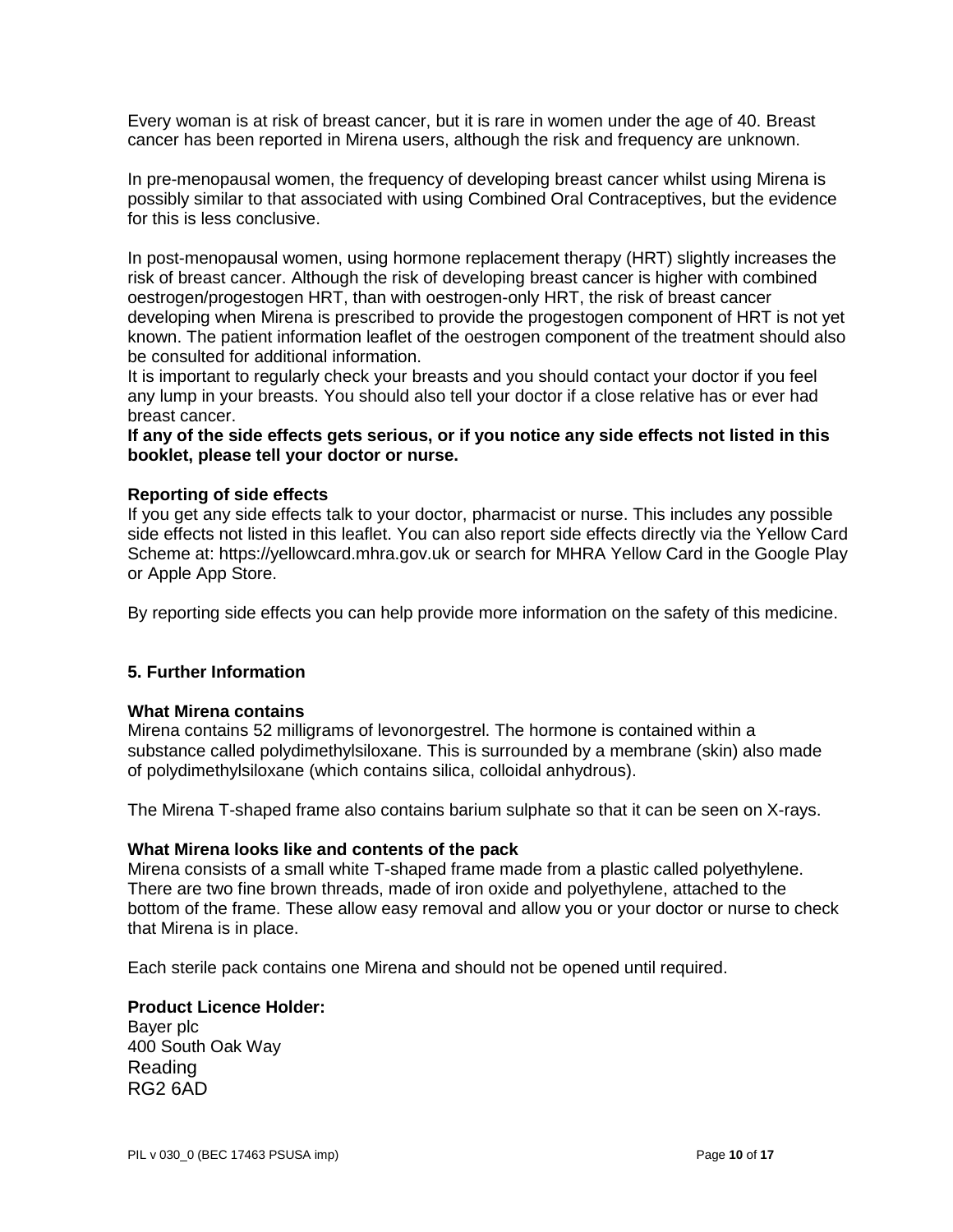# **PL Number:** 00010/0547

### **Mirena is manufactured by:**  Bayer Oy Pansiontie 47, 20210 Turku

Finland

This booklet was revised April 2020.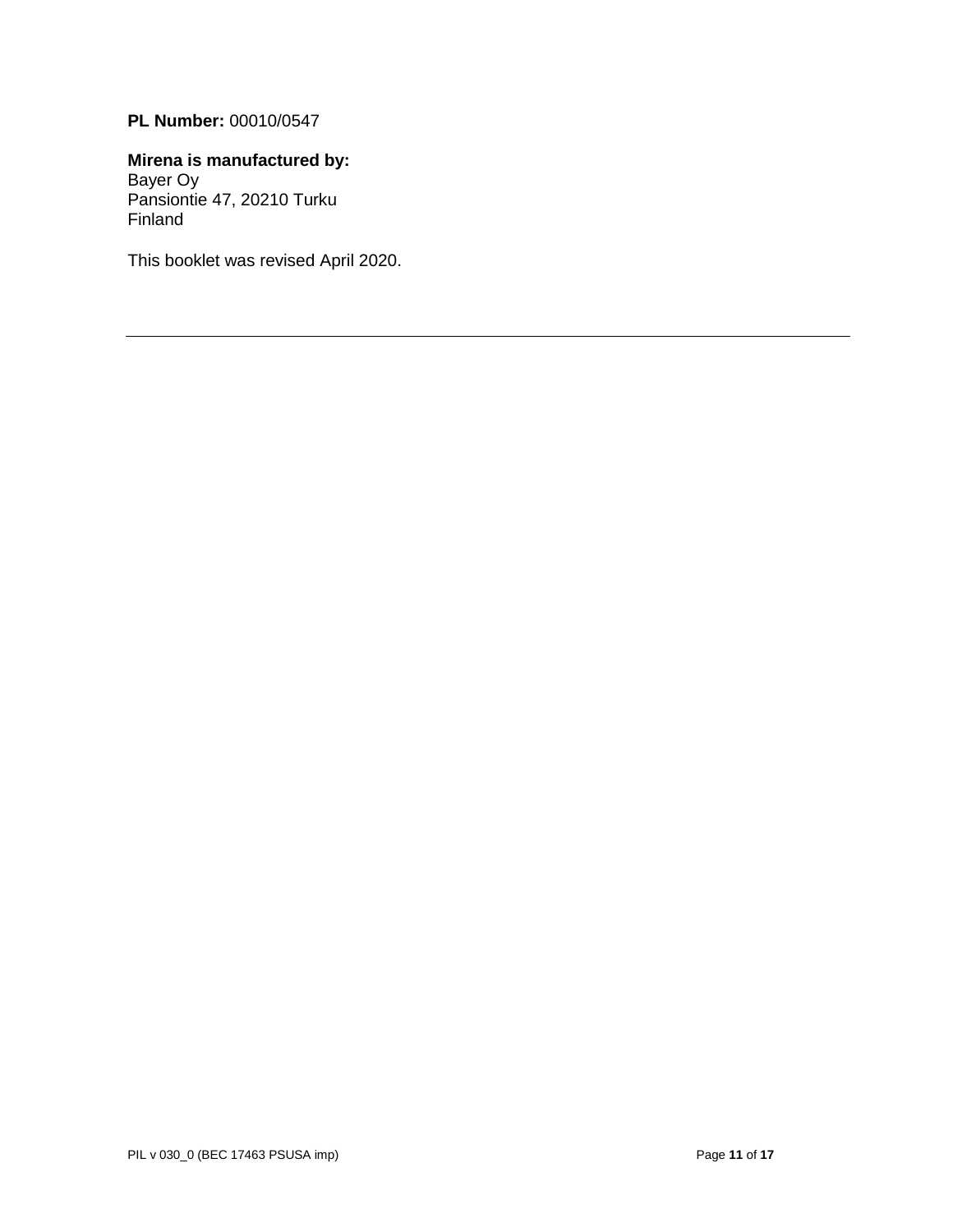The following information is intended for healthcare professionals only:

# **Insertion Instructions**

### **Mirena® 20 micrograms/24 hours intrauterine delivery system (levonorgestrel)**

# **Only to be inserted by a trained healthcare professional using aseptic technique.**

Mirena is supplied within an inserter in a sterile package which should not be opened until needed for insertion. Do not resterilise. As supplied, Mirena is for single use only. Do not use if the inner package is damaged or open. Do not insert after the expiry month and year shown on the label.

Mirena is supplied with a patient reminder card in the outer package. Complete the patient reminder card and give it to the patient, after IUS insertion.

For timing of insertion, please consult the Mirena prescribing information.

### **Preparation for insertion**

- Examine the patient to establish the size and position of the uterus, in order to detect any signs of acute genital infections or other contraindications for the insertion of Mirena and to exclude pregnancy.
- Insert a speculum, visualise the cervix and then thoroughly cleanse the cervix and vagina with a suitable antiseptic solution.
- Use an assistant as necessary.
- Grasp the anterior lip of the cervix with a tenaculum or other forceps to stabilise the uterus. If the uterus is retroverted, it may be more appropriate to grasp the posterior lip of the cervix. Gentle traction on the forceps can be applied to straighten the cervical canal. The forceps should remain in position and gentle counter traction on the cervix should be maintained throughout the insertion procedure.
- Advance a uterine sound through the cervical canal to the fundus to measure the depth and confirm the direction of the uterine cavity and to exclude any evidence of intrauterine abnormalities (e.g. septum, submucous fibroids) or a previously inserted intrauterine contraceptive which has not been removed. If difficulty is encountered, consider dilatation of the canal. If cervical dilatation is required, consider using analgesics and/or a paracervical block.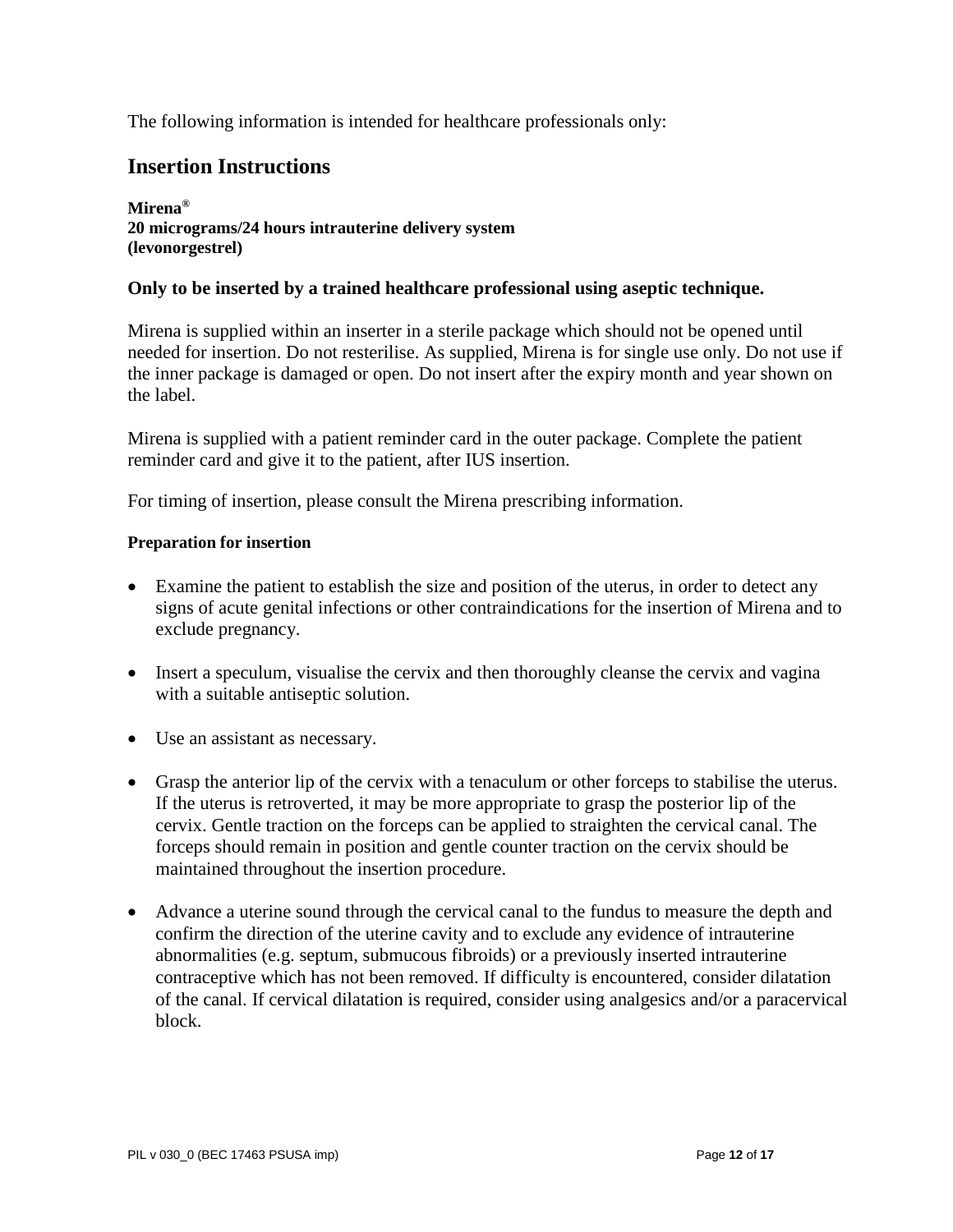# **Insertion**

1. First, open the sterile package completely (Figure 1). Then use sterile technique and sterile gloves.



**IMPORTANT!** Do not pull the slider downwards as this may prematurely release Mirena. Once released, Mirena cannot be re-loaded.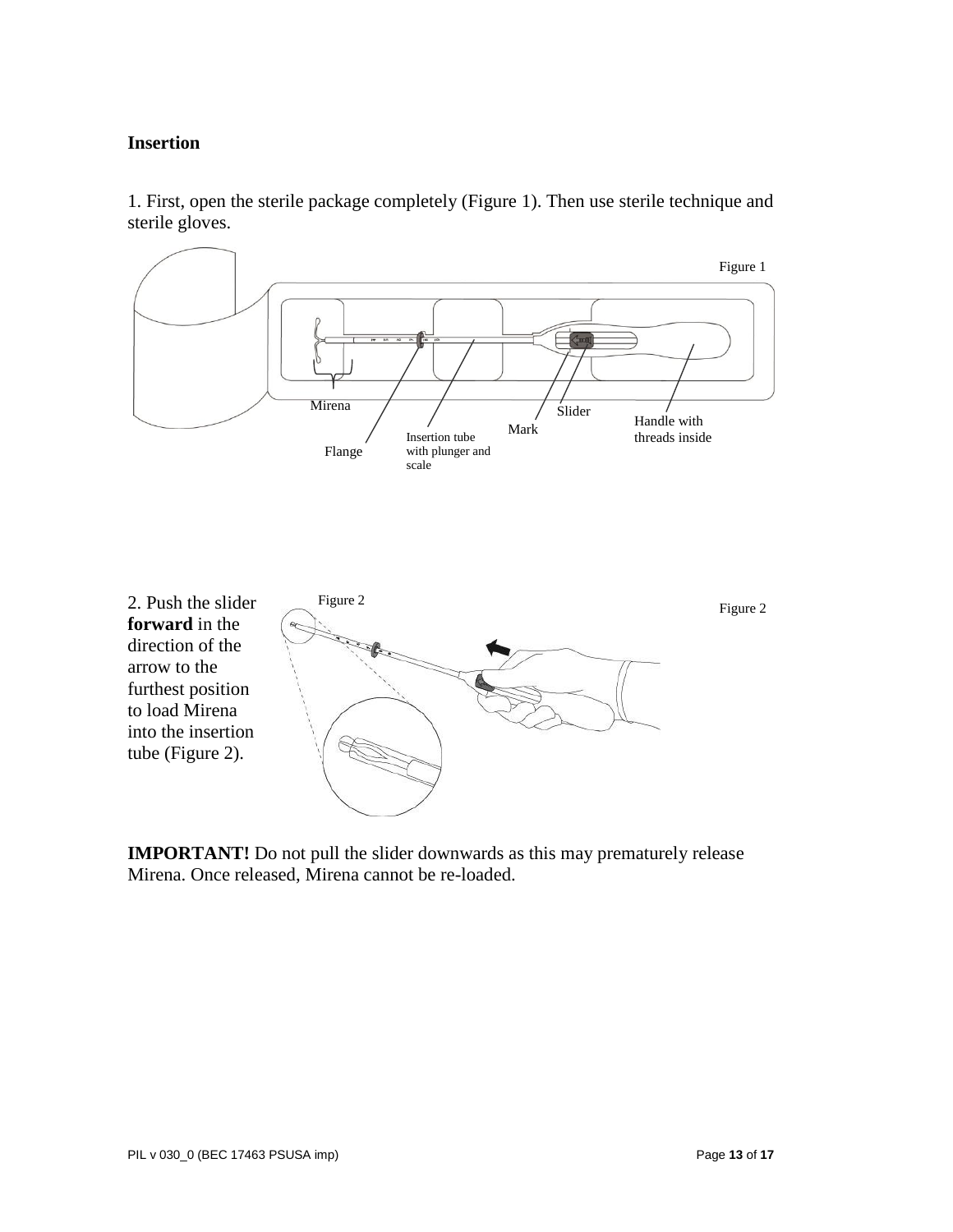3. Holding the slider in the furthest position, set the **upper** edge of the flange to correspond to the sound measurement of the uterine depth (Figure 3).



4. While holding the slider in the **furthest** position, advance the inserter through the cervix until the flange is approx. 1.5- 2.0 cm from the uterine cervix (Figure 4).



Figure 4

Figure 3

**IMPORTANT!** Do not force the inserter. Dilate the cervical canal, if necessary.

PIL v 030\_0 (BEC 17463 PSUSA imp) **Page 14** of 17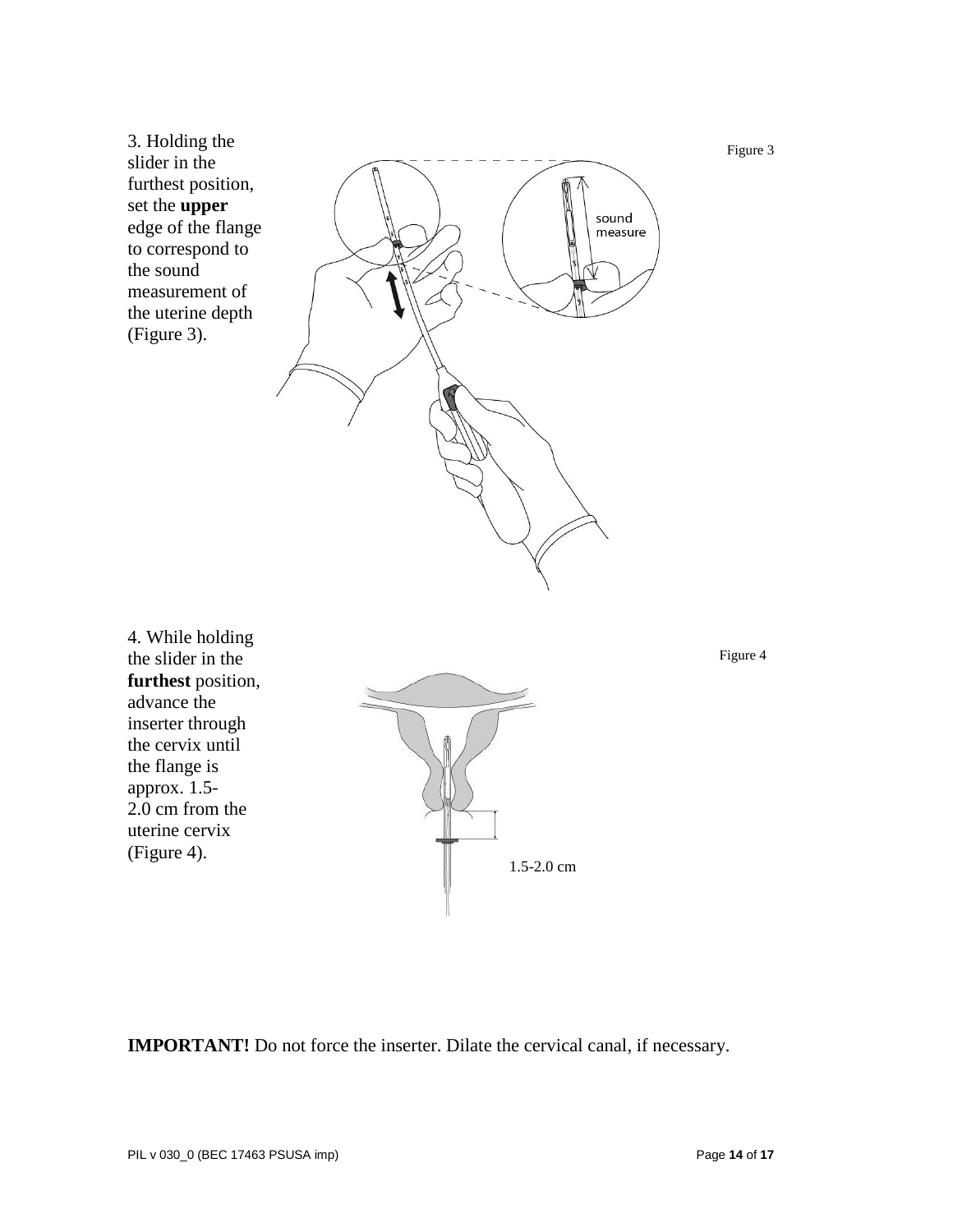5. While holding the inserter steady, **pull the slider to the mark** to open the horizontal arms of Mirena (Figure 5). Wait 5-10 seconds for the horizontal arms to open completely.



Figure 5

6. Advance the inserter gently towards the fundus of the uterus **until the flange touches the cervix**. Mirena is now in the fundal position (Figure 6).



Figure 6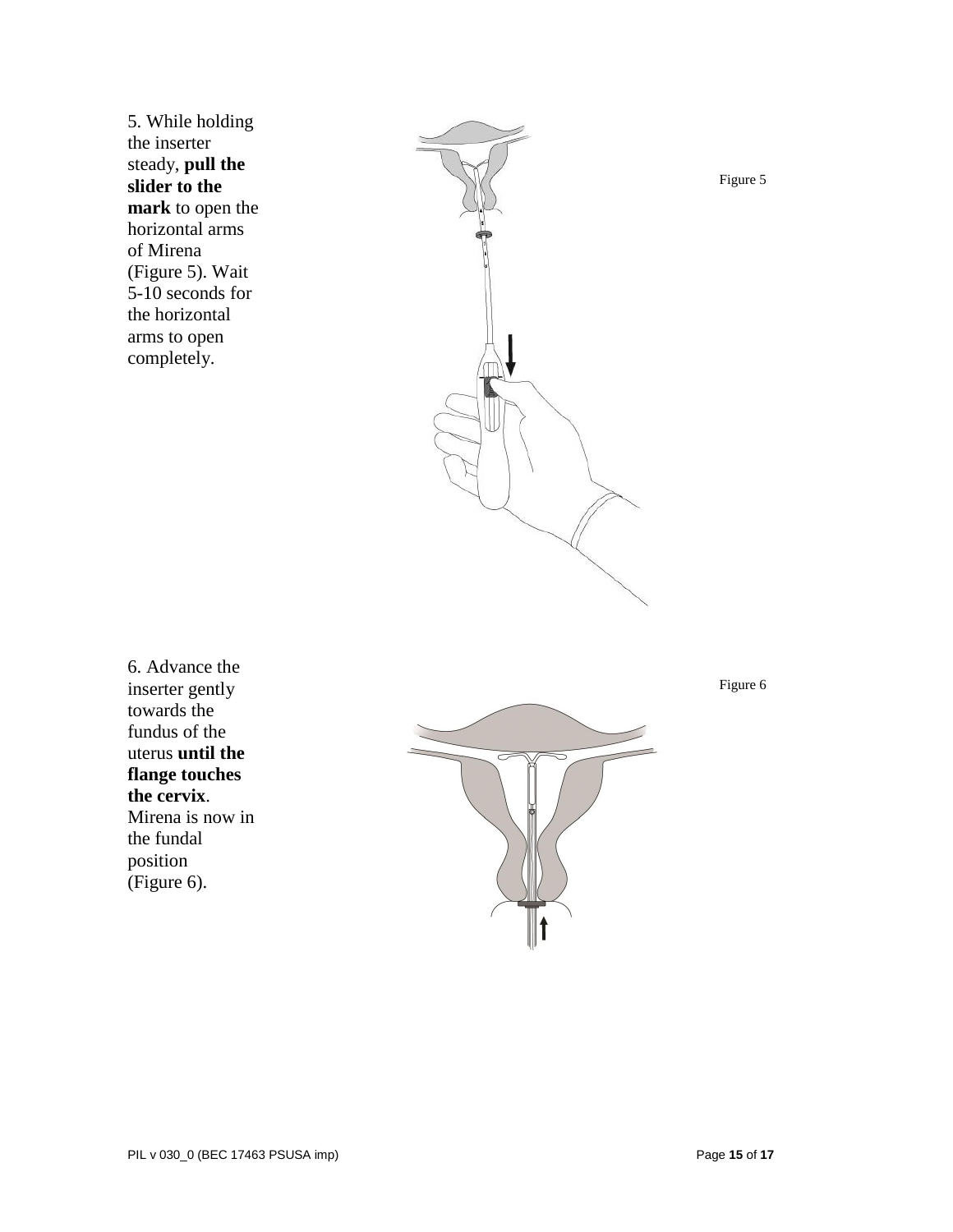7. Holding the inserter in place, release Mirena by pulling **the slider all the way down** (Figure 7). While holding the slider all the way down, gently remove the inserter by pulling it out. **Cut the threads** to leave about 2- 3 cm visible outside of the cervix.



**IMPORTANT!** Should you suspect that the system is not in the correct position, check placement (e.g. with ultrasound). Remove the system if it is not positioned properly within the uterine cavity. A removed system must not be re-inserted.

Figure 7